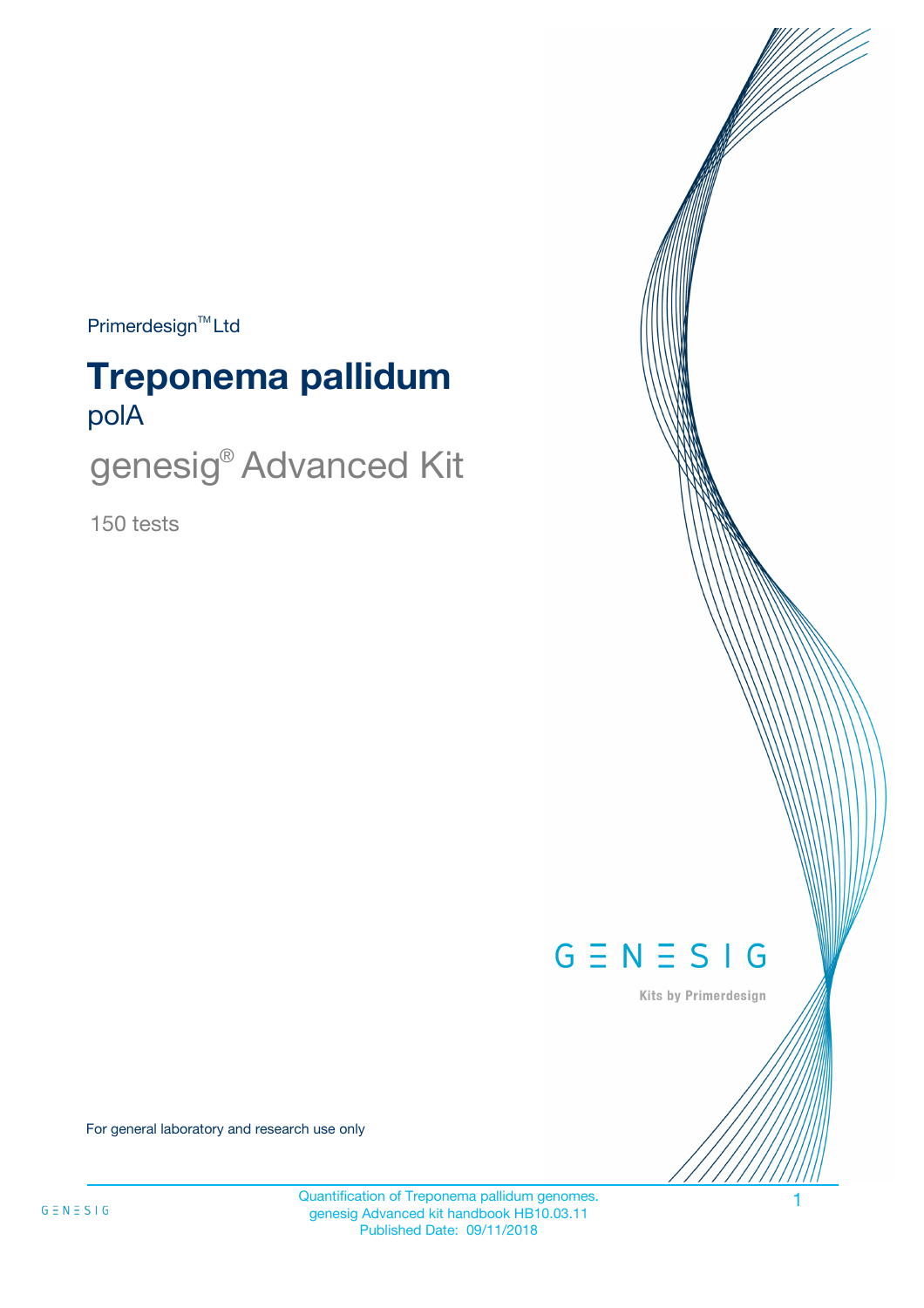## Introduction to Treponema pallidum

Treponema pallidum is a gram-negative bacterium of the Spirochaetes phylum. The bacteria are approximately 6-20μm in length with a helical shape. An endoflagella found in the periplasmic space between the outer and inner membrane enable corkscrew motility. The bacterial genome is one double stranded DNA circular chromosome of around 1Mbp in length that codes for over 1000 proteins. This bacterium is the parasite responsible for causing Syphilis and is also thought to increase the likelihood of transmission of HIV.

T. pallidum acquires all of its energy through glycolosis, but relies on a host for nutrients and therefore cannot survive in the absence of the host cells. The initial site of infection is the epithelial cells of the genitals, although the bacterium can spread throughout the body to any tissue or organ. The infection is a sexually transmitted disease and is spread by contact with skin lesions or exposed mucus membranes. However, congenital syphilis is transmitted from mother to fetus. Previous infections with T. pallidum offer no immunity, but the infection can be treated with antibiotics such as penicillin which it has not shown resistance to.

T. pallidum infection progresses through 4 stages if untreated: Primary; secondary; latent and tertiary. Primary infection presents in a chancre lesion at the site where the bacteria penetrates the epithelial cell. These indurated ulcers are clean and painless and can last up to 5 weeks. If left untreated the second stage of the infection follows with a rash appearing approximately 6 weeks after the initial infection, accompanied by skin lesions. People infected may also experience tiredness, fever, headaches, sore throat, loss of appetite and swollen glands which can last up to 6 weeks. Several months later symptoms disappear although the bacterium is still present, this is the latent phase where transmission rates decrease significantly. If the infection is not treated, the tertiary phase may begin up to several years later. At this stage, syphilis can affect the bones, the cardiovascular system and the central nervous system causing disease.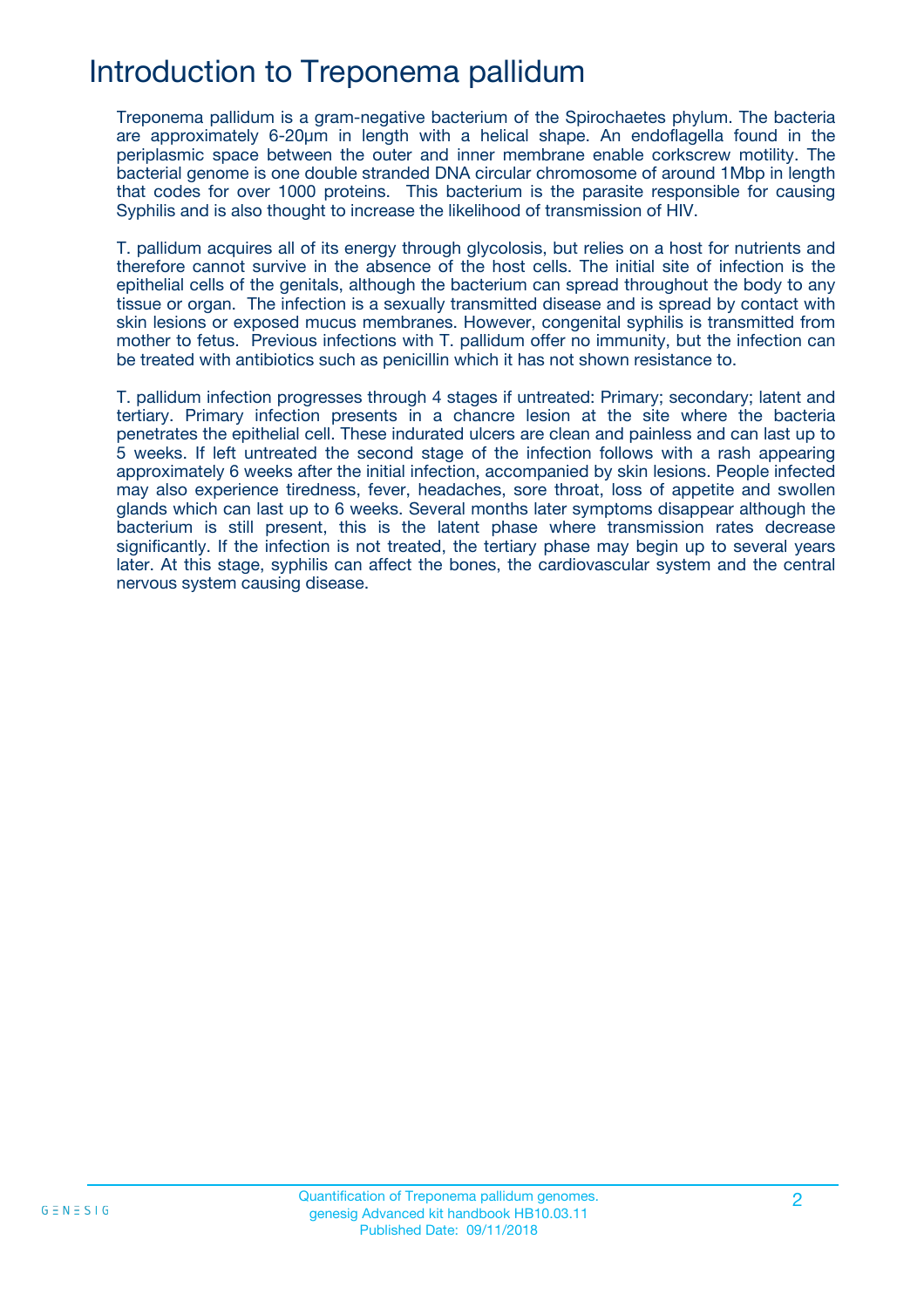# **Specificity**

The Primerdesign genesig Kit for Treponema pallidum (T.pallidum) genomes is designed for the in vitro quantification of T.pallidum genomes. The kit is designed to have a broad detection profile. Specifically, the primers represent 100% homology with over 95% of the NCBI database reference sequences available at the time of design.

The dynamics of genetic variation means that new sequence information may become available after the initial design. Primerdesign periodically reviews the detection profiles of our kits and when required releases new versions.

This sequence has previously been established in the scientific literature as a reliable marker for the specific detection of T. pallidum (D.Leslie et.al. 2007). The primers and probe have 100% homology over 95% of the reference sequences for T. pallidum polA currently in NCBI database (including CP000805.1 AE000520.1 U57757.1).

If you require further information, or have a specific question about the detection profile of this kit then please send an e.mail to enquiry@primerdesign.co.uk and our bioinformatics team will answer your question.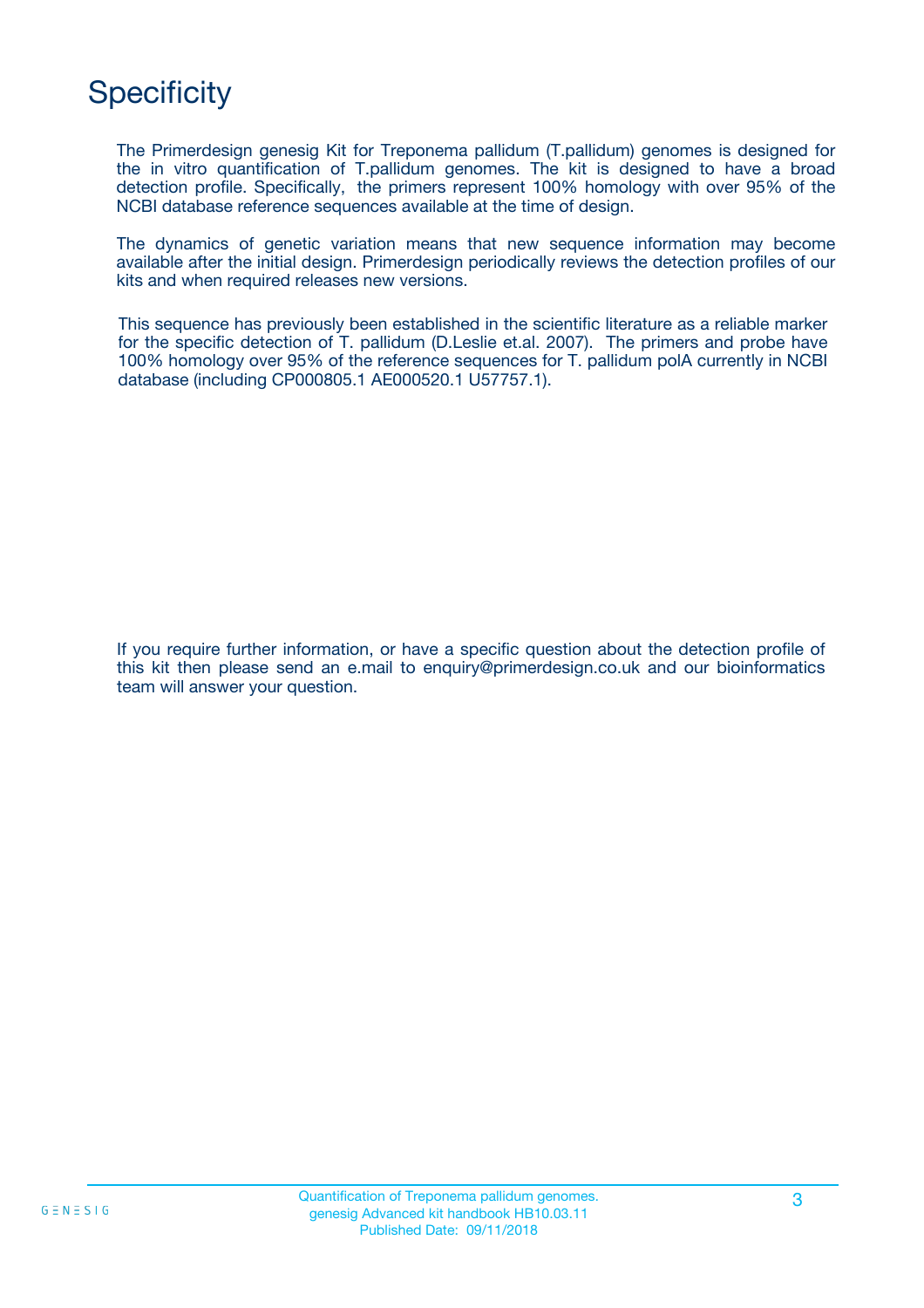## Kit contents

- **T.pallidum specific primer/probe mix (150 reactions BROWN)** FAM labelled
- **T.pallidum positive control template (for Standard curve RED)**
- **Internal extraction control primer/probe mix (150 reactions BROWN)** VIC labelled as standard
- **Internal extraction control DNA (150 reactions BLUE)**
- **Endogenous control primer/probe mix (150 reactions BROWN)** FAM labelled
- **RNase/DNase free water (WHITE)** for resuspension of primer/probe mixes
- **Template preparation buffer (YELLOW)** for resuspension of internal control template, positive control template and standard curve preparation

### Reagents and equipment to be supplied by the user

#### **Real-time PCR Instrument**

#### **Extraction kit**

This kit is recommended for use with genesig Easy DNA/RNA extraction kit. However, it is designed to work well with all processes that yield high quality RNA and DNA with minimal PCR inhibitors.

#### **oasig**TM **lyophilised or Precision**®**PLUS 2X qPCR Master Mix**

This kit is intended for use with oasig or PrecisionPLUS2X qPCR Master Mix.

**Pipettors and Tips**

**Vortex and centrifuge**

#### **Thin walled 1.5 ml PCR reaction tubes**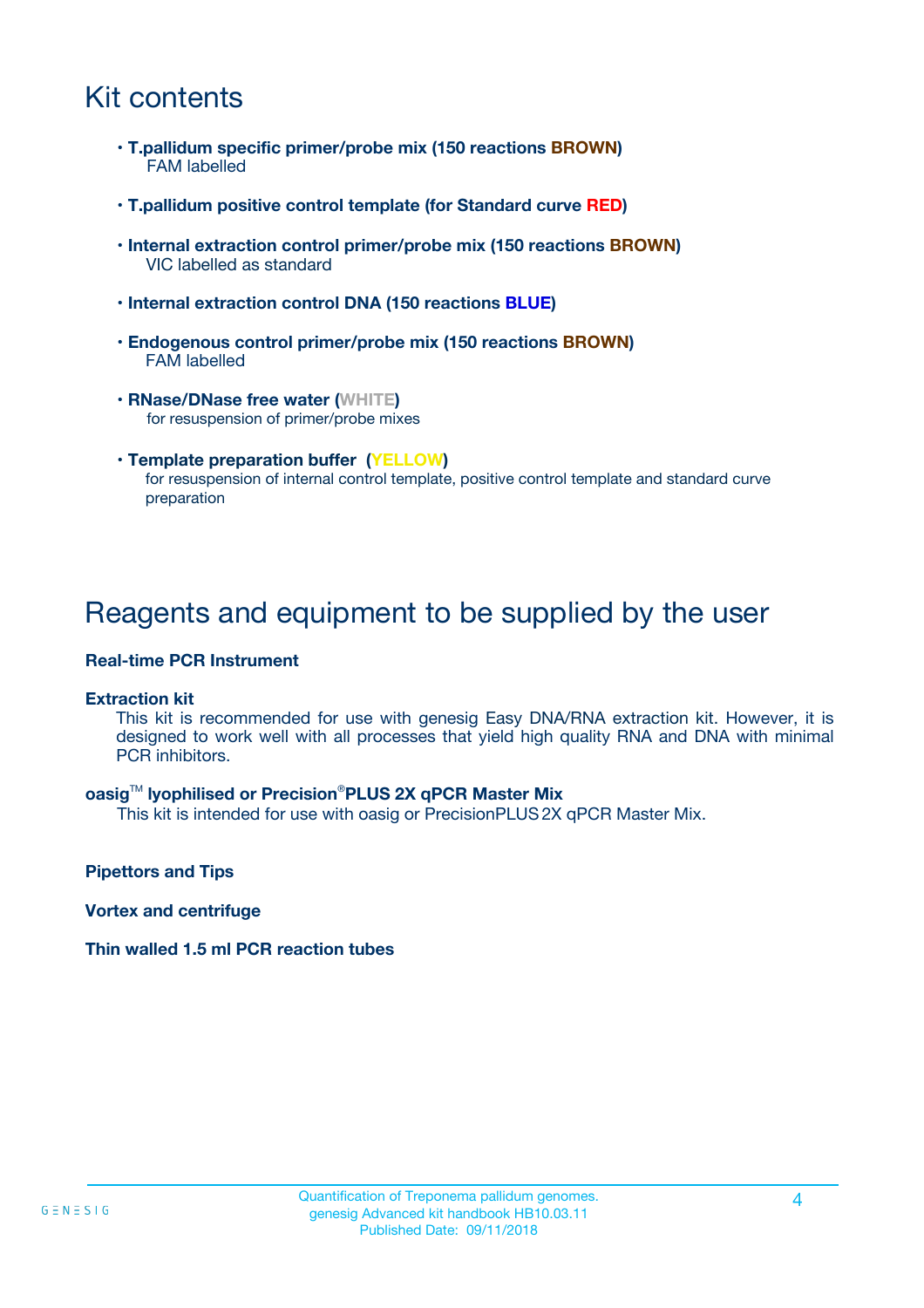### Kit storage and stability

This kit is stable at room temperature but should be stored at -20ºC on arrival. Once the lyophilised components have been resuspended they should not be exposed to temperatures above -20°C for longer than 30 minutes at a time and unnecessary repeated freeze/thawing should be avoided. The kit is stable for six months from the date of resuspension under these circumstances.

If a standard curve dilution series is prepared this can be stored frozen for an extended period. If you see any degradation in this serial dilution a fresh standard curve can be prepared from the positive control.

Primerdesign does not recommend using the kit after the expiry date stated on the pack.

### Suitable sample material

All kinds of sample material suited for PCR amplification can be used. Please ensure the samples are suitable in terms of purity, concentration, and DNA integrity (An internal PCR control is supplied to test for non specific PCR inhibitors). Always run at least one negative control with the samples. To prepare a negative-control, replace the template DNA sample with RNase/DNase free water.

### Dynamic range of test

Under optimal PCR conditions genesig T.pallidum detection kits have very high priming efficiencies of >95% and can detect less than 100 copies of target template.

### Notices and disclaimers

This product is developed, designed and sold for research purposes only. It is not intended for human diagnostic or drug purposes or to be administered to humans unless clearly expressed for that purpose by the Food and Drug Administration in the USA or the appropriate regulatory authorities in the country of use. During the warranty period Primerdesign genesig detection kits allow precise and reproducible data recovery combined with excellent sensitivity. For data obtained by violation to the general GLP guidelines and the manufacturer's recommendations the right to claim under guarantee is expired. PCR is a proprietary technology covered by several US and foreign patents. These patents are owned by Roche Molecular Systems Inc. and have been sub-licensed by PE Corporation in certain fields. Depending on your specific application you may need a license from Roche or PE to practice PCR. Additional information on purchasing licenses to practice the PCR process may be obtained by contacting the Director of Licensing at Roche Molecular Systems, 1145 Atlantic Avenue, Alameda, CA 94501 or Applied Biosystems business group of the Applera Corporation, 850 Lincoln Centre Drive, Foster City, CA 94404. In addition, the 5' nuclease assay and other homogeneous amplification methods used in connection with the PCR process may be covered by U.S. Patents 5,210,015 and 5,487,972, owned by Roche Molecular Systems, Inc, and by U.S. Patent 5,538,848, owned by The Perkin-Elmer Corporation.

## Trademarks

Primerdesign™ is a trademark of Primerdesign Ltd.

genesig $^\circledR$  is a registered trademark of Primerdesign Ltd.

The PCR process is covered by US Patents 4,683,195, and 4,683,202 and foreign equivalents owned by Hoffmann-La Roche AG. BI, ABI PRISM® GeneAmp® and MicroAmp® are registered trademarks of the Applera Genomics (Applied Biosystems Corporation). BIOMEK® is a registered trademark of Beckman Instruments, Inc.; iCycler™ is a registered trademark of Bio-Rad Laboratories, Rotor-Gene is a trademark of Corbett Research. LightCycler™ is a registered trademark of the Idaho Technology Inc. GeneAmp®, TaqMan® and AmpliTaqGold® are registered trademarks of Roche Molecular Systems, Inc., The purchase of the Primerdesign™ reagents cannot be construed as an authorization or implicit license to practice PCR under any patents held by Hoffmann-LaRoche Inc.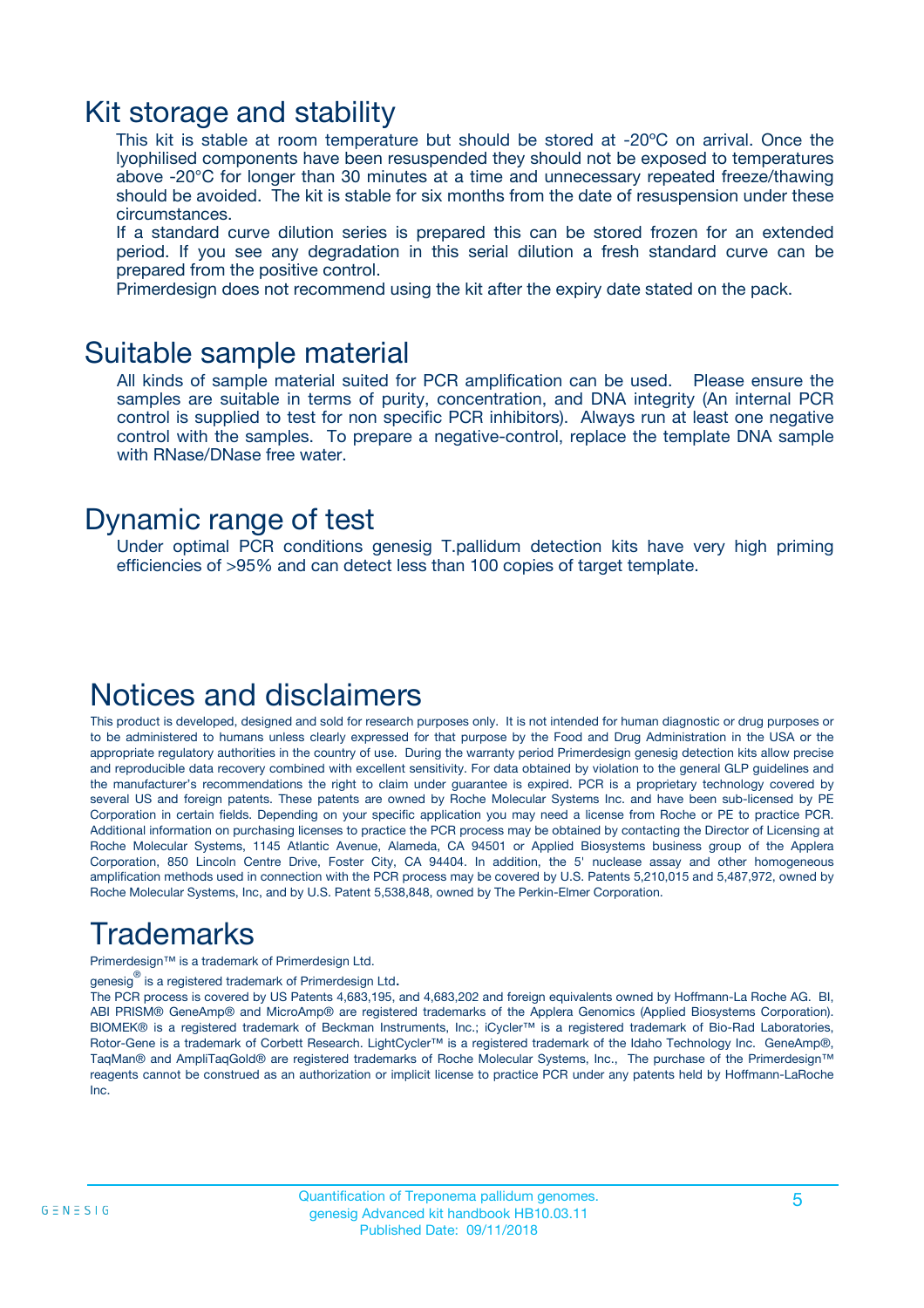### Principles of the test

#### **Real-time PCR**

A T.pallidum specific primer and probe mix is provided and this can be detected through the FAM channel.

The primer and probe mix provided exploits the so-called TaqMan® principle. During PCR amplification, forward and reverse primers hybridize to the T.pallidum DNA. A fluorogenic probe is included in the same reaction mixture which consists of a DNA probe labeled with a 5`-dye and a 3`-quencher. During PCR amplification, the probe is cleaved and the reporter dye and quencher are separated. The resulting increase in fluorescence can be detected on a range of qPCR platforms.

#### **Positive control**

For copy number determination and as a positive control for the PCR set up, the kit contains a positive control template. This can be used to generate a standard curve of T.pallidum copy number / Cq value. Alternatively the positive control can be used at a single dilution where full quantitative analysis of the samples is not required. Each time the kit is used, at least one positive control reaction must be included in the run. A positive result indicates that the primers and probes for detecting the target T.pallidum gene worked properly in that particular experimental scenario. If a negative result is obtained the test results are invalid and must be repeated. Care should be taken to ensure that the positive control does not contaminate any other kit component which would lead to false-positive results. This can be achieved by handling this component in a Post PCR environment. Care should also be taken to avoid cross-contamination of other samples when adding the positive control to the run. This can be avoided by sealing all other samples and negative controls before pipetting the positive control into the positive control well.

#### **Negative control**

To validate any positive findings a negative control reaction should be included every time the kit is used. For this reaction the RNase/DNase free water should be used instead of template. A negative result indicates that the reagents have not become contaminated while setting up the run.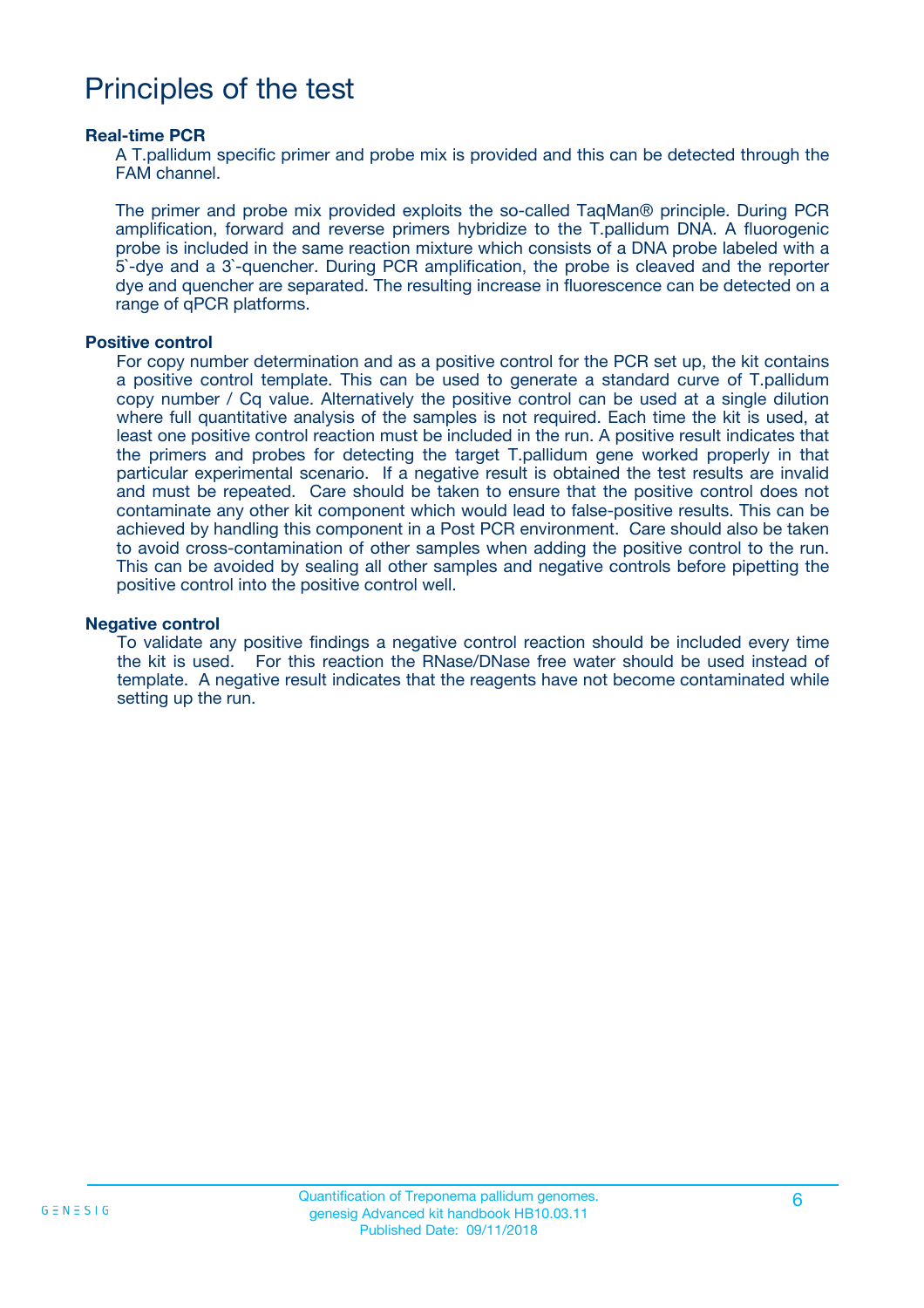#### **Internal DNA extraction control**

When performing DNA extraction, it is often advantageous to have an exogenous source of DNA template that is spiked into the lysis buffer. This control DNA is then co-purified with the sample DNA and can be detected as a positive control for the extraction process. Successful co-purification and qPCR for the control DNA also indicates that PCR inhibitors are not present at a high concentration.

A separate primer and probe mix are supplied with this kit to detect the exogenous DNA using qPCR. The primers are present at PCR limiting concentrations which allows multiplexing with the target sequence primers. Amplification of the control DNA does not interfere with detection of the T.pallidum target DNA even when present at low copy number. The Internal control is detected through the VIC channel and gives a Cq value of 28+/-3.

#### **Endogenous control**

To confirm extraction of a valid biological template, a primer and probe mix is included to detect an endogenous gene. Detection of the endogenous control is through the FAM channel and it is NOT therefore possible to perform a multiplex with the T.pallidum primers. A poor endogenous control signal may indicate that the sample did not contain sufficient biological material.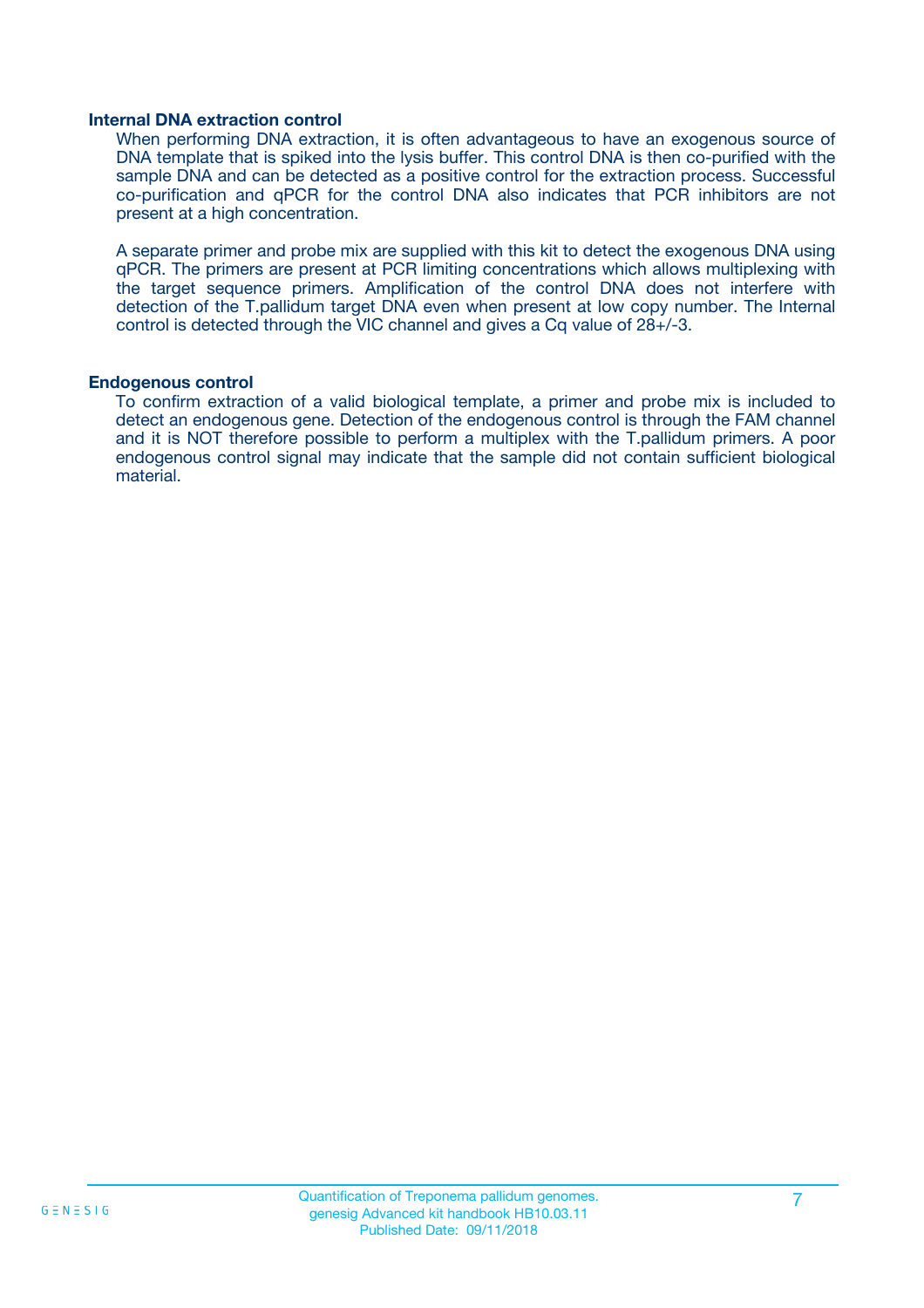### Resuspension protocol

To minimize the risk of contamination with foreign DNA, we recommend that all pipetting be performed in a PCR clean environment. Ideally this would be a designated PCR lab or PCR cabinet. Filter tips are recommended for all pipetting steps.

- **1. Pulse-spin each tube in a centrifuge before opening.** This will ensure lyophilised primer and probe mix is in the base of the tube and is not spilt upon opening the tube.
- **2. Resuspend the primer/probe mixes in the RNase/DNase free water supplied, according to the table below:**

To ensure complete resuspension, vortex each tube thoroughly.

| Component - resuspend in water                       |         |  |
|------------------------------------------------------|---------|--|
| <b>Pre-PCR pack</b>                                  |         |  |
| T.pallidum primer/probe mix (BROWN)                  | $165$ µ |  |
| Internal extraction control primer/probe mix (BROWN) | $165$ µ |  |
| Endogenous control primer/probe mix (BROWN)          | 165 µl  |  |

**3. Resuspend the internal control template and positive control template in the template preparation buffer supplied, according to the table below:** To ensure complete resuspension, vortex each tube thoroughly.

| Component - resuspend in template preparation buffer |  |  |  |
|------------------------------------------------------|--|--|--|
| <b>Pre-PCR heat-sealed foil</b>                      |  |  |  |
| Internal extraction control DNA (BLUE)               |  |  |  |
| <b>Post-PCR heat-sealed foil</b>                     |  |  |  |
| T.pallidum Positive Control Template (RED) *         |  |  |  |

\* This component contains high copy number template and is a VERY significant contamination risk. It must be opened and handled in a separate laboratory environment, away from the other components.

### DNA extraction

The internal extraction control DNA can be added either to the DNA lysis/extraction buffer or to the DNA sample once it has been resuspended in lysis buffer.

**DO NOT add the internal extraction control DNA directly to the unprocessed biological sample as this will lead to degradation and a loss in signal.**

- **1. Add 4µl of the Internal extraction control DNA (BLUE) to each sample in DNA lysis/extraction buffer per sample.**
- **2. Complete DNA extraction according to the manufacturers protocols.**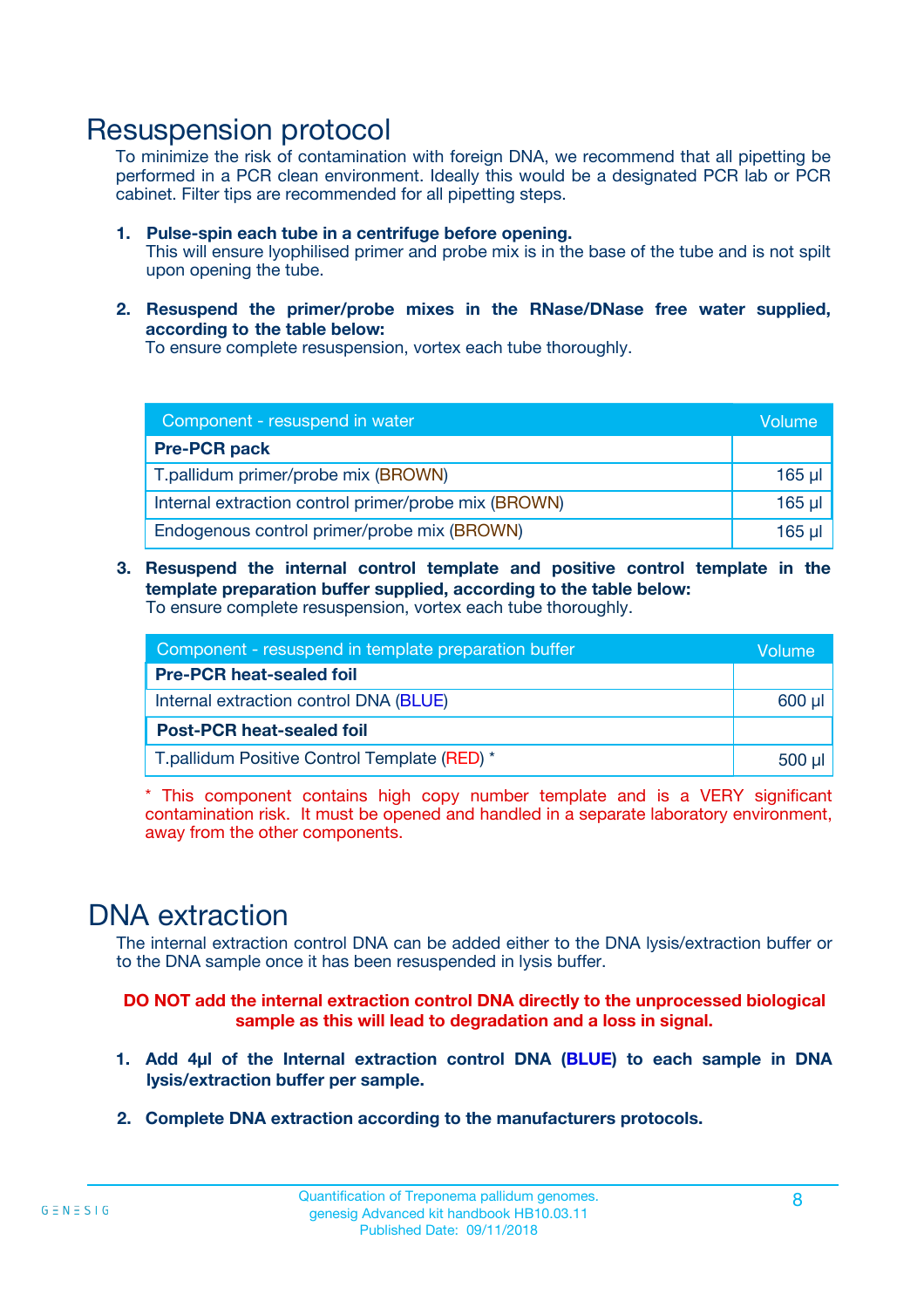# qPCR detection protocol

**1. For each DNA sample prepare a reaction mix according to the table below:** Include sufficient reactions for positive and negative controls.

| Component                                            | Volume   |
|------------------------------------------------------|----------|
| oasig or PrecisionPLUS 2X qPCR Master Mix            | 10 $\mu$ |
| T.pallidum primer/probe mix (BROWN)                  | 1 µl     |
| Internal extraction control primer/probe mix (BROWN) | 1 µl     |
| <b>RNase/DNase free water (WHITE)</b>                | $3 \mu$  |
| <b>Final Volume</b>                                  | 15 µl    |

**2. For each DNA sample prepare an endogenous control reaction according to the table below (Optional):**

**This control reaction will provide useful information regarding the quality of the biological sample.**

| Component                                   | Volume          |
|---------------------------------------------|-----------------|
| oasig or PrecisionPLUS 2X qPCR Master Mix   | 10 µl           |
| Endogenous control primer/probe mix (BROWN) | 1 ul            |
| <b>RNase/DNase free water (WHITE)</b>       | $4 \mu$         |
| <b>Final Volume</b>                         | 15 <sub>µ</sub> |

- **3. Pipette 15µl of each mix into individual wells according to your qPCR experimental plate set up.**
- **4. Prepare sample DNA templates for each of your samples.**
- **5. Pipette 5µl of DNA template into each well, according to your experimental plate set up.**

For negative control wells use 5µl of RNase/DNase free water. The final volume in each well is 20ul.

**6. If a standard curve is included for quantitative analysis, prepare a reaction mix according to the table below:**

| Component                                 | Volume  |
|-------------------------------------------|---------|
| oasig or PrecisionPLUS 2X qPCR Master Mix | 10 µl   |
| T.pallidum primer/probe mix (BROWN)       | 1 µI    |
| <b>RNase/DNase free water (WHITE)</b>     | $4 \mu$ |
| <b>Final Volume</b>                       | 15 µl   |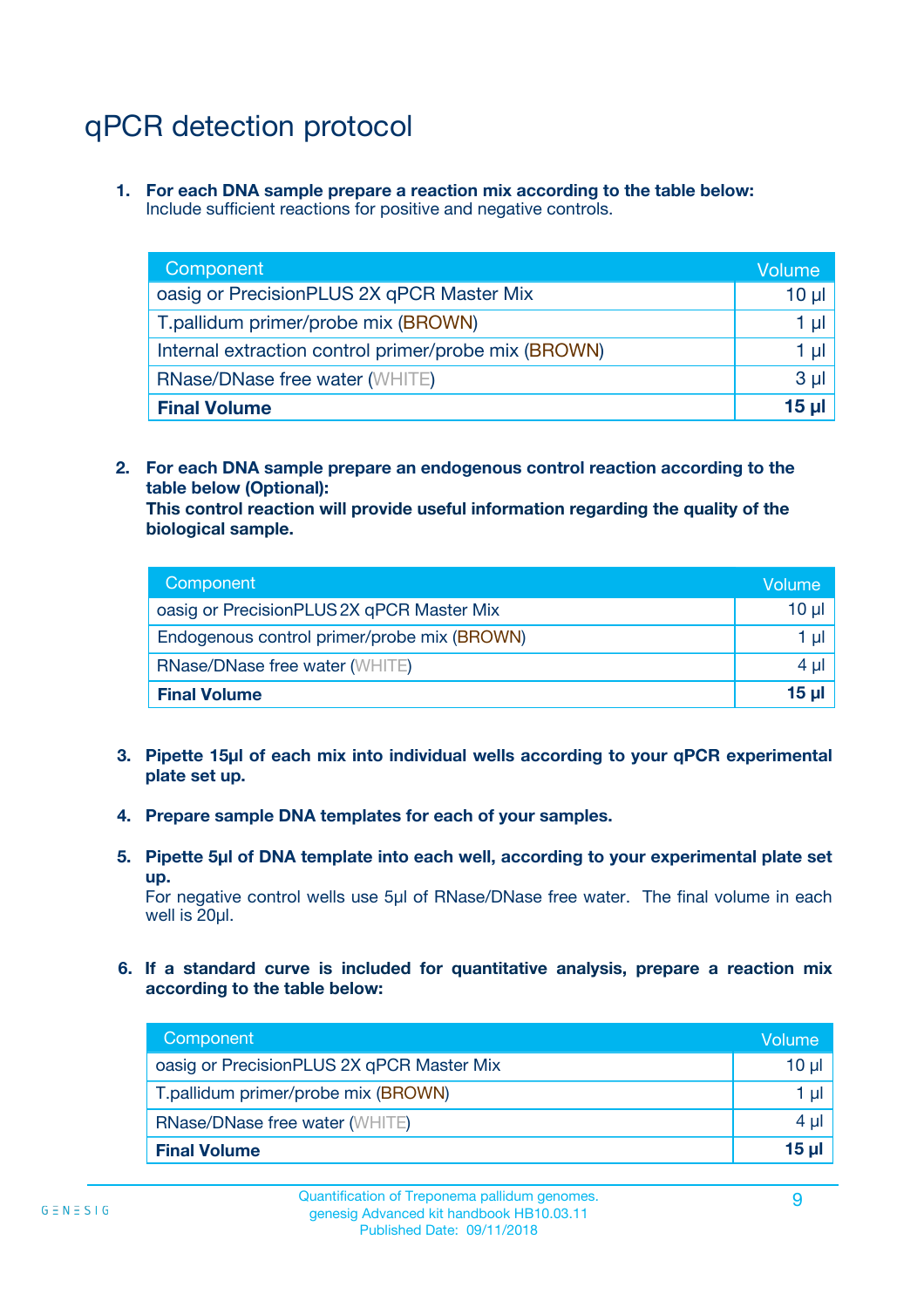#### **7. Preparation of standard curve dilution series.**

- 1) Pipette 90µl of template preparation buffer into 5 tubes and label 2-6
- 2) Pipette 10µl of Positive Control Template (RED) into tube 2
- 3) Vortex thoroughly
- 4) Change pipette tip and pipette 10µl from tube 2 into tube 3
- 5) Vortex thoroughly

Repeat steps 4 and 5 to complete the dilution series

| <b>Standard Curve</b>         | <b>Copy Number</b>     |
|-------------------------------|------------------------|
| Tube 1 Positive control (RED) | $2 \times 10^5$ per µl |
| Tube 2                        | $2 \times 10^4$ per µl |
| Tube 3                        | $2 \times 10^3$ per µl |
| Tube 4                        | $2 \times 10^2$ per µl |
| Tube 5                        | 20 per µl              |
| Tube 6                        | 2 per µl               |

**8. Pipette 5µl of standard template into each well for the standard curve according to your experimental plate set up.**

#### The final volume in each well is 20µl.

## qPCR amplification protocol

Amplification conditions using oasig or PrecisionPLUS 2X qPCR Master Mix.

|             | <b>Step</b>       | <b>Time</b>     | Temp    |
|-------------|-------------------|-----------------|---------|
|             | Enzyme activation | 2 min           | 95 °C   |
| Cycling x50 | Denaturation      | 10 <sub>s</sub> | 95 $°C$ |
|             | DATA COLLECTION * | 60 s            | 60 °C   |

\* Fluorogenic data should be collected during this step through the FAM and VIC channels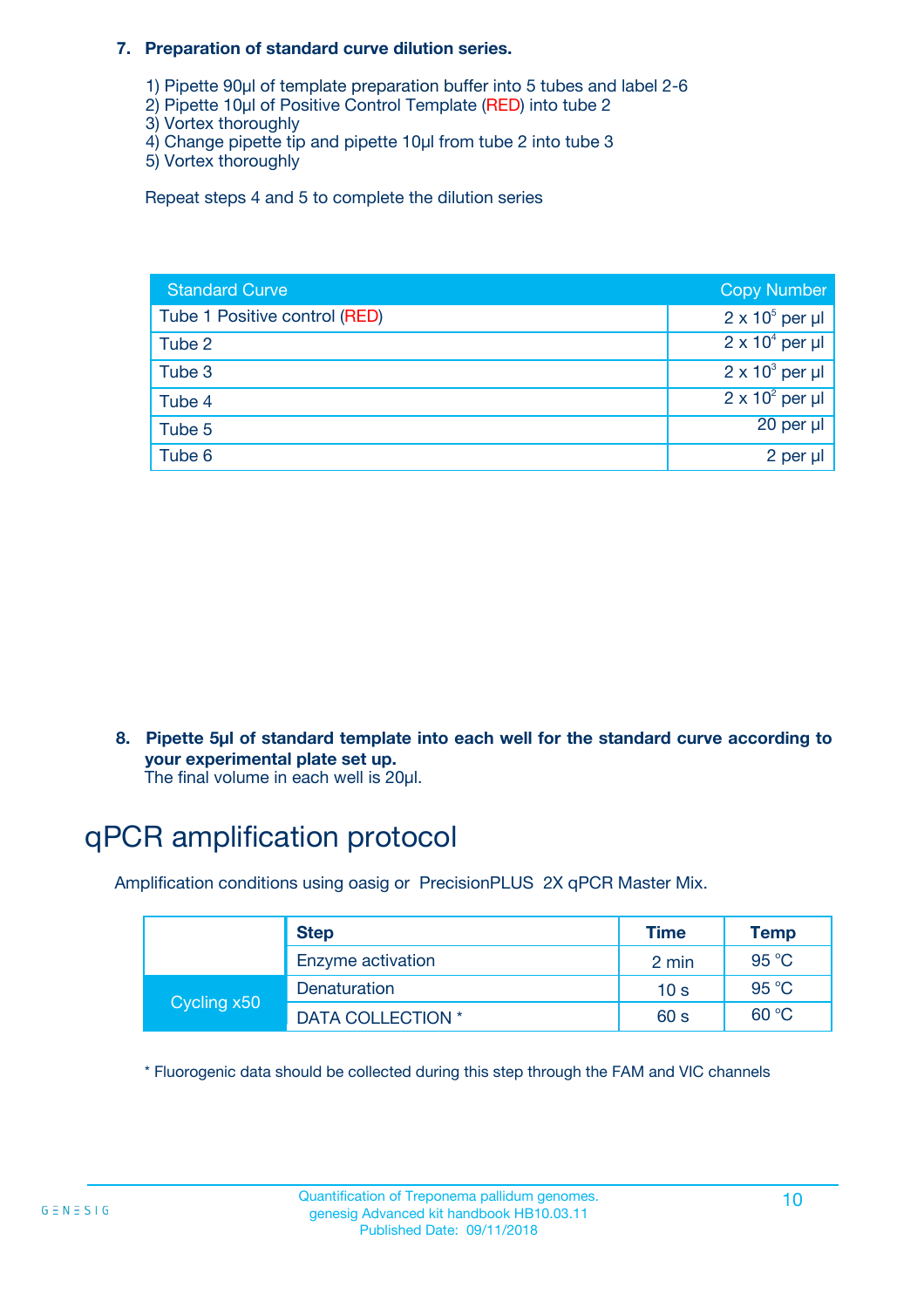# Interpretation of results

| <b>Target</b><br>(FAM) | <b>Internal</b><br>control<br>(NIC) | <b>Positive</b><br>control | <b>Negative</b><br>control | Interpretation                                                                                                  |
|------------------------|-------------------------------------|----------------------------|----------------------------|-----------------------------------------------------------------------------------------------------------------|
| $\leq 30$              | $+ 1 -$                             | ÷                          |                            | <b>POSITIVE QUANTITATIVE RESULT</b><br>calculate copy number                                                    |
| > 30                   | ٠                                   | ÷                          |                            | <b>POSITIVE QUANTITATIVE RESULT</b><br>calculate copy number                                                    |
| > 30                   |                                     | ÷                          |                            | <b>POSITIVE QUALITATIVE RESULT</b><br>do not report copy number as this<br>may be due to poor sample extraction |
|                        | ÷                                   | ÷                          |                            | <b>NEGATIVE RESULT</b>                                                                                          |
| $+ 1 -$                | $+ 1 -$                             | ÷                          | $\leq$ 35                  | <b>EXPERIMENT FAILED</b><br>due to test contamination                                                           |
| $+$ / -                | $+ 1 -$                             | ÷                          | > 35                       | $\star$                                                                                                         |
|                        |                                     | ÷                          |                            | <b>SAMPLE PREPARATION FAILED</b>                                                                                |
|                        |                                     |                            | $+$ /                      | <b>EXPERIMENT FAILED</b>                                                                                        |

Positive control template (**RED**) is expected to amplify between Cq 16 and 23. Failure to satisfy this quality control criterion is a strong indication that the experiment has been compromised.

\*Where the test sample is positive and the negative control is positive with a  $Ca > 35$ , the sample must be reinterpreted based on the relative signal strength of the two results:



If the sample amplifies  $> 5$  Cq earlier than the negative control then the sample should be reinterpreted (via the table above) with the negative control verified as negative.



If the sample amplifies  $< 5$  Cq earlier than the negative control then the positive sample result is invalidated and<br>the result should be determined  $the$  result should be inconclusive due to test contamination. The test for this sample should be repeated.